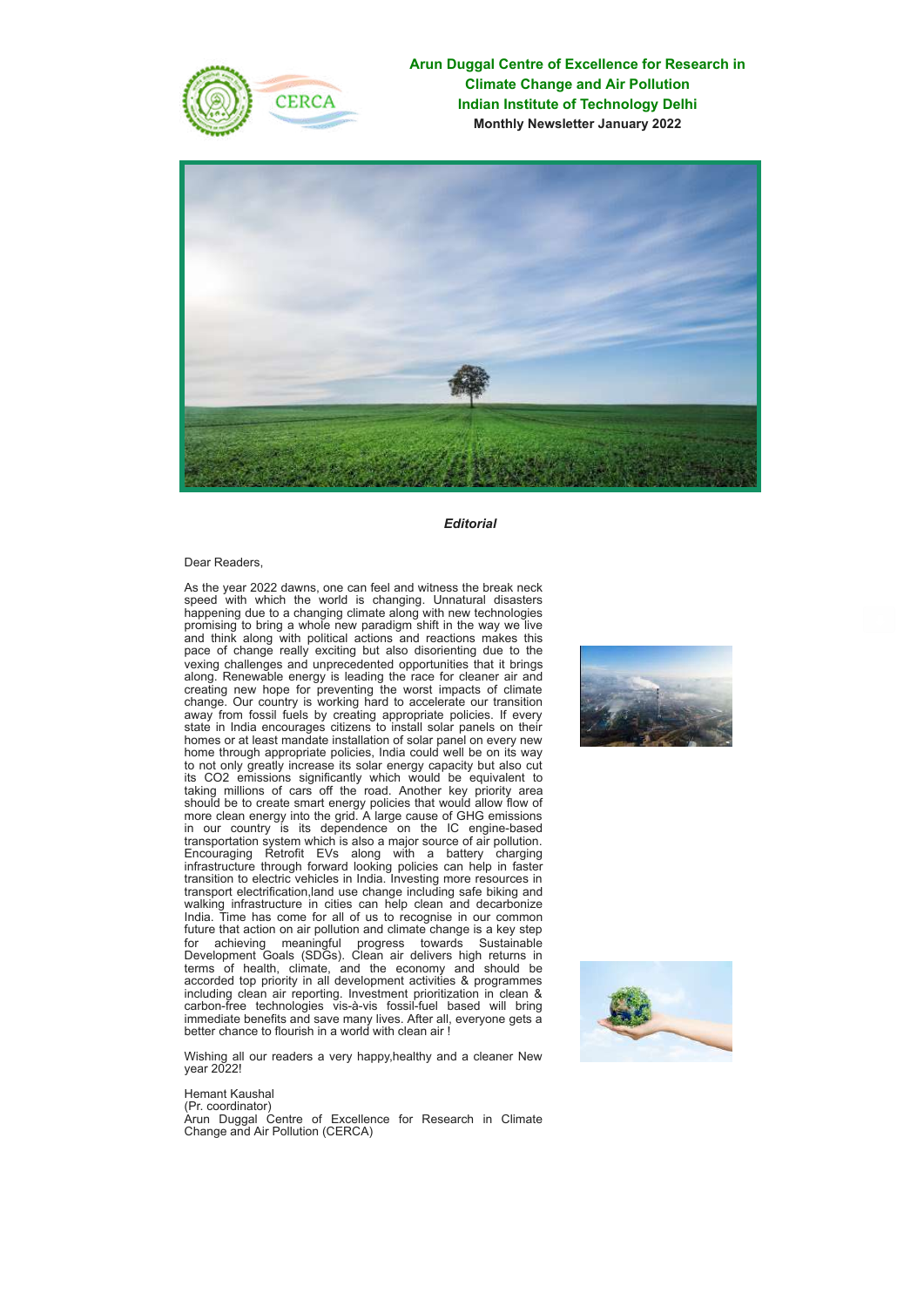



**Indian & International Cities- December 2021**

**Delhi is found to be the highly Polluted city**



The graph above shows the daily average  $PM<sub>2.5</sub>$  for the month of December 2021. Amongst the popular cities worldwide, Delhi has shown the highest concentration of  $PM<sub>2.5</sub>$  followed by Kolkata and Dhaka. Delhi and Kolkata within India rank amongst the topmost polluted cities worldwide while the other Indian cities in the graph are amongst the top 10 metropolitan cities.

**Delhi PM2.5 (24 hr. daily average) Trend** December 2020 Vs December 2021



December in 2021 recorded the air quality that ranged from poor to severe. The meteorological conditions like low temperature, low ventilation rate and light winds impacted the dispersion of pollutants and resulted in trapping the local pollutants. In addition to these, a long-running decline in COVID-19 cases resulted in an increase of social gatherings and anthropogenic activities whose impact is visible on the Delhi Air Quality, which can be clearly correlated and observed in the graph. Hence,  $PM<sub>2.5</sub>$  has increased by 9.33

µg/m3 on an average in December 2021 as compared to December 2020 with slight variation.



From Air pollution to Climate change, CERCA virtual **Expert Monthly Talk series** spotlights a range of contemporary issues while providing a platform for renowned speakers from around the world to share their knowledge and views.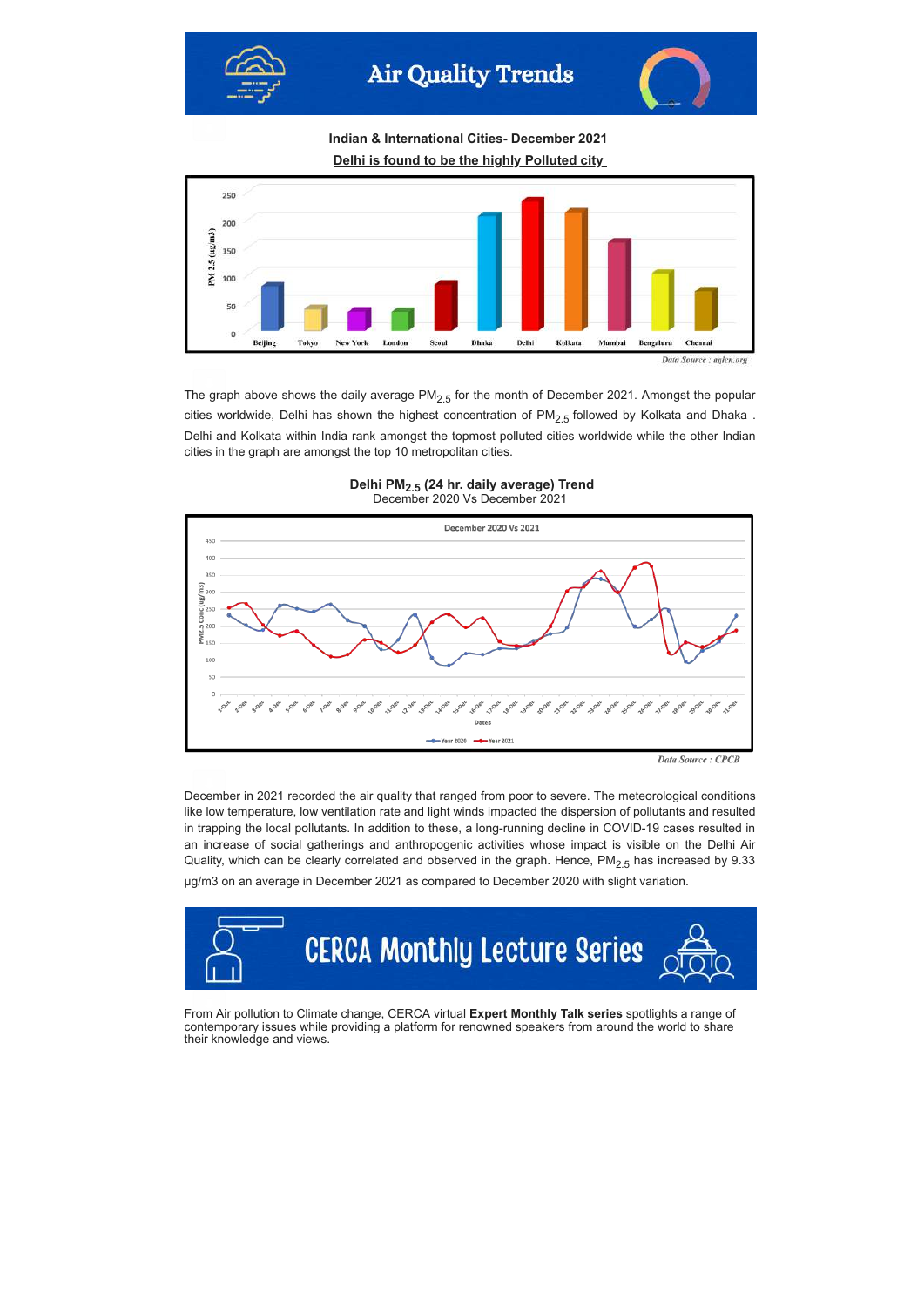

To register for this January 2022 Talk Series, [Click here](https://docs.google.com/forms/d/17Zgpz7RBr7xLSL5uAJ0KDF-8RT_nH0G8Fq6by3hYd30/edit)



#### **Expert Talk delivered by** [Professor Jay Dhariwal](https://web.iitd.ac.in/~jay/) **on 30th December, 2021**

**Prof. Jay Dhariwal** delivered a talk on "**A Breath of Fresh Air**" on December 30th, 2021. In recent times of air pollution, covid-19, we spend most of our life in indoor spaces, in the light of this recent change, he discussed the indoor air quality and thermal comfort related trade-offs and the universal thermal climate index. He stressed on the need for adequate ventilation due to high  $CO<sub>2</sub>$  levels in the indoor spaces. He threw some light on existing IAQ guidelines and highlighted the learnings from the existing body of work, results from some recent pilot studies and future research directions to update the ventilation guidelines for the country for our and our planet's better health.



If you have missed this event, the link below will direct you to the recorded video.

**[Watch the complete Expert Talk Series Here.!](https://www.youtube.com/watch?v=oKRyEhDh-Mg)**

#### **Shudh Vayu Deergh Aayu: "Fighting Air pollution through Innovation"**

AIM-iLEAP conducted a panel discussion from eminent industry experts in the Environment sector on December 2nd, 2021. **Mr. Arun Duggal, Founder** of Arun Duggal Centre of Excellence for Research in Climate Change and Air Pollution (CERCA), was also among one of the **panelists**, and shared his views and opinions on fighting the Air Pollution through Innovation. AIM-iLEAP, a series of Enterprise and Investor Demo Days is organized by Atal Innovation Mission, NITI Aayog in partnership with Startup Réseau and VISA to support its various initiatives, programs, and beneficiaries through a structured program.



**[Watch the complete Panel Discussion Here.!](https://www.youtube.com/watch?v=a5L529KVkTc&t=255s)**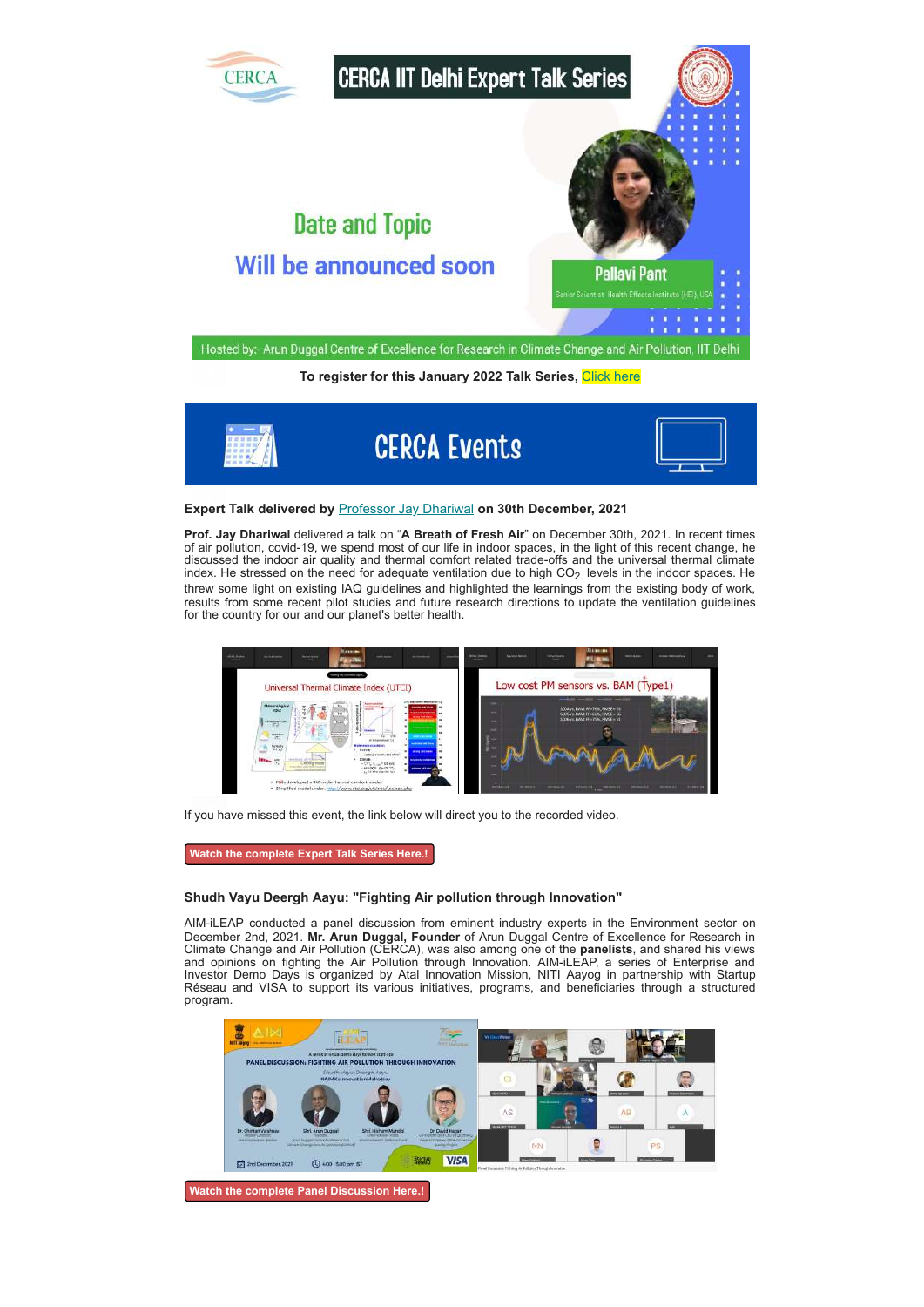#### **Ambient air pollution and acute respiratory infection in children aged under 5 years living in 35 developing countries**

*Daniel B. Odo, Ian A. Yang, Sagnik Dey, Melanie S. Hammer, Aaron van Donkelaar, Randall V. Martin , Guang-Hui Dong, Bo-Yi Yang, Perry Hystad, Luke D. Knibbs*

- The study investigates the cross-sectional associations between annual average exposure to ambient PM<sub>2.5</sub> and acute respiratory infection (ARI) in children aged under 5 years living in 35 LMICs(low- and middle- income countries).
- They combined Demographic and Health Survey (DHS) data from 35 countries with gridded global estimates of annual  $PM<sub>2.5</sub>$  mass concentrations.
- They used multivariable logistic regression models that were adjusted for child, maternal, household and cluster-level factors and fitted multi-pollutant models (adjusted for nitrogen dioxide [NO<sub>2</sub>] and surface-level ozone [O<sub>3</sub>]), among other sensitivity analyses.
- Annual average ambient  $PM<sub>2.5</sub>$ , as an indicator for long-term exposure, was associated with greater odds of maternal-reported ARI in children aged under 5 years living in 35 LMICs

#### **[Read More](https://www.sciencedirect.com/science/article/pii/S0160412021006449)**

#### **Evolution of air pollution management policies and related research in India**

*Sunil Gulia, Nidhi Shukla, Lavanya Padhi , Parthaa Bosu , S.K. Goyal , Rakesh Kumar*

- This article discusses the evolution of air quality management policies in India collating data from a virtual repository called IndAIR (Indian Air Quality Studies Interactive Repository).
- $\cdot$  It also highlights the research gaps in the past studies and spatial distribution over the country map using the Geographical Information Systems (GIS).
- Eastern, Southern, and the Central States are the least researched regions of the country with respect to IGPs (Indo-Gangetic Plains) and metro cities.
- The spatial distribution of  $PM_{2.5}$  and  $NO_{x}$  concentrations are analyzed and found that highly polluted cities are studied more and vice versa.
- One of the least studied areas of various air quality domains is the socioeconomic effects of air pollution. It revealed several gaps, classified into three categories: research, policies, and economics.

### **[Read More](https://www.sciencedirect.com/science/article/pii/S2667010021004054)**

#### **Association between ambient air pollution and perceived stress in pregnant women**

*Dirga Kumar Lamichhane, Dal-Young Jung, Yee-Jin Shin, Kyung-Sook Lee, So-Yeon Lee, Kangmo Ahn, Kyung Won Kim, Youn Ho Shin, Dong In Suh, Soo-Jong Hong & Hwan-Cheol Kim*

- The researchers used data from a prospective cohort study conducted on pregnant women.
- Average exposures to particulate matter were estimated at maternal residential addresses using land-use regression models. Linear regression models were applied to estimate associations between PSS (Perceived Stress Scale) scores and exposures to each air pollutant.
- These associations were more evident in women with child-bearing age and a lower level of education.
- Their findings support the relationship between air pollution and prenatal maternal stress.

#### **[Read More](https://www.nature.com/articles/s41598-021-02845-4)**



# **CERCA in Circulation**



**'Warrior Moms' to spread the word** of climate change, air **pollution**

A Jharkhand district has launched "Warrior Moms", a band of women who will be the



**Air pollution is linked to fatty liver disease, finds study**

According to a large-scale epidemiologic study, links have been identified between long-term exposure to ambient air pollution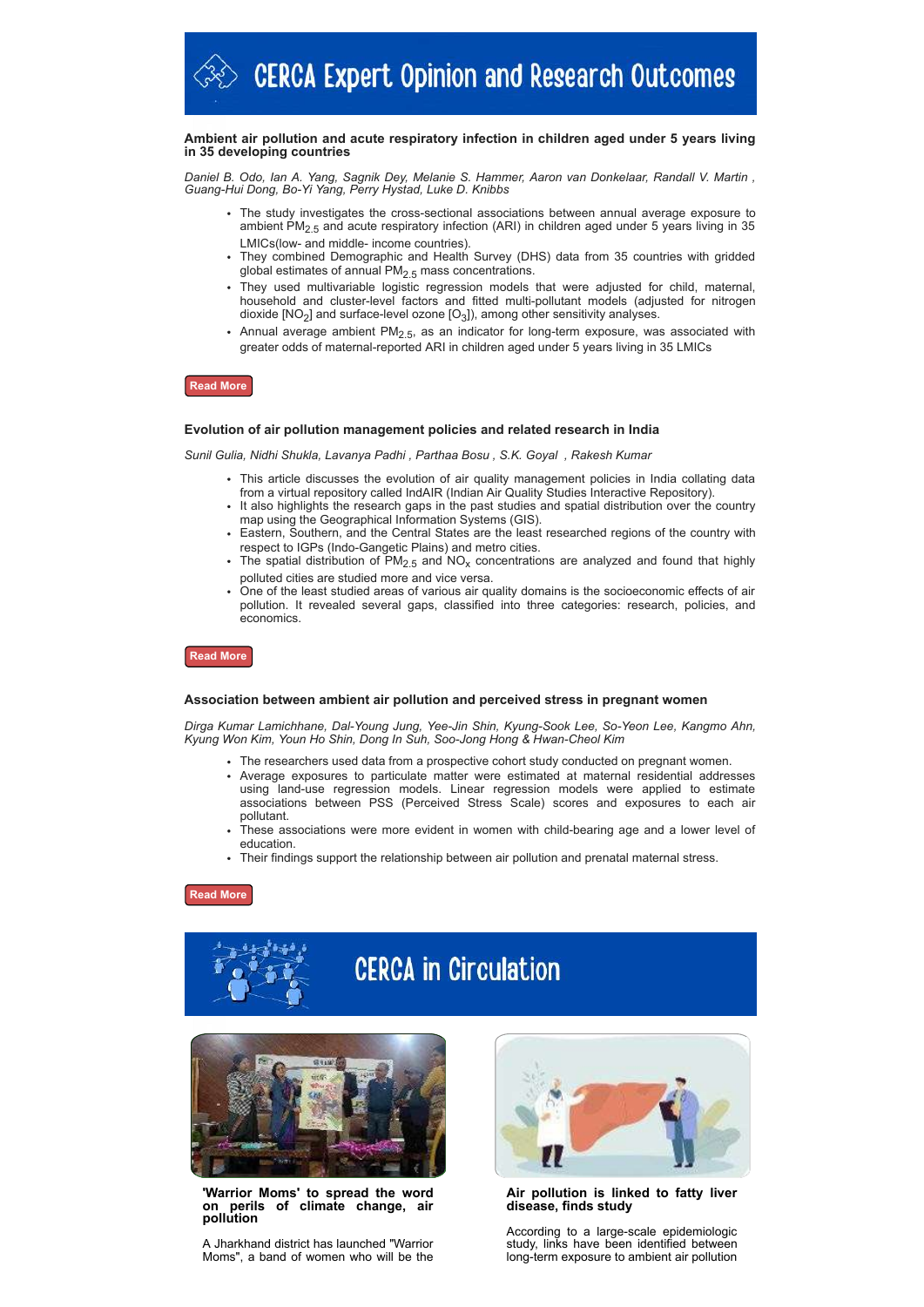flag-bearers of a campaign to build awareness on climate change and fight air pollution with the express intention of building a better future for children. Warrior Moms is a national level mother's movement, where women have come together to advocate for their children's future as there is insufficient action from decision makers on the issue.

#### **[Read More](https://www.telegraphindia.com/jharkhand/warrior-moms-to-spread-the-word-on-perils-of-climate-change-air-pollution/cid/1841599)**



**Environment ministry finalizes coal thermal power plant categories: What does it say about emission norms compliance**

The Union ministry released a list of coal thermal power plants and their categorisation in line with its April 2021 notification. Coal thermal power plants contribute to over half sulphur dioxide (SO $_2$ ) concentration, 30 percent oxides of nitrogen (NOx), 20 percent particulate matter (PM) in the ambient air. It is clear from the categorisation list and compliance status given by CEA for December 2021 that 35 percent of the total coal power capacity belonging to all three categories is going to miss their respective deadlines. Of this, 19 per cent would be category A; 11 per cent from Category B and 70 per cent from Category C. Nearly 78 per cent of the coal power capacity in India is not liable to meet emission norms before 2024

### **[Read More](https://www.downtoearth.org.in/news/pollution/environment-ministry-finalises-coal-thermal-power-plant-categories-what-does-it-say-about-emission-norms-compliance-80795)**



**Plastic production accounts for much larger carbon footprint than previously thought**

Plastic production accounted for 96 per cent of the particulate matter health footprint, according to a new study led by ETH Zurich, a public research university published in Nature Sustainability. Half of this was attributed to combustion of coal. This was due to growth in plastic production in coal-based economies. Due to the increased reliance on coal, the fossil resource footprint of plastics, including fossil resources used as fuel and feedstock for plastics production, has tripled since 1995. Fossil fuels combusted for global plastics production released a total of 1.7 GtCO2e in 2015, the study found. The researchers found that the impact of plastic on climate and health is greater .<br>than previously thought due to the increased use of coal. China, Indonesia and South Africa, were among the major drivers of the increasing carbon footprint from plastics.

and metabolic-associated fatty liver disease (MAFLD) that poses a substantial global burden. The research has been published in the 'Journal of Hepatology'. Researchers found that long-term exposure to ambient air pollution may increase the odds of MAFLD, especially in individuals who are male, smokers, and alcohol drinkers, and those who consume a high-fat diet.





#### **67 degrees in Alaska: Climate**  $continues$ **temperature records**

According to the National Oceanic Atmospheric Administration, Alaska is warming faster than any other U.S. state and twice as quickly as the global average since the middle of the 20th century. Alaska's Changing Environment notes that, since 2014, there have been 5 to 30 times more record-high temperatures set than record lows. A 2019 analysis by the Associated Press found that new global high temperature records were outpacing new low records by a ratio of 2 to 1. That finding was corroborated by the Environmental Protection Agency. While many locations in Alaska set record-low temperatures in November, it is the ratio that will help decide where 2021 will ultimately rank in terms of warmer overall **temperatures** 

**[Read More](https://news.yahoo.com/67-degrees-in-alaska-climate-change-continues-to-topple-temperature-records-193405514.html#:~:text=Climate%20change%20continues%20to%20topple%20temperature%20records.&text=On%20Sunday%2C%20the%20temperature%20in,change%20continues%20to%20rewrite%20history.)**



## **Ozone-destroying greenhouse gas emissions from China increased significantly: Study**

Emissions of industrially produced chlorocarbons, dichloromethane (CH2Cl2), increased in China from 2011-2019, a new study established. The overall increase in CH2Cl2 emissions from China has the same magnitude as the global emission rise of 354 Gg per year over the same period. If global dichloromethane emissions remain at 2019 levels, they could lead to a delay of around five years in Antarctic ozone recovery compared to a scenario with no dichloromethane emissions, the report published in Nature Communications noted. The increase in emissions from China plays an important role in the global emissions growth, and these increases have the potential to impact the recovery of the stratospheric ozone layer.